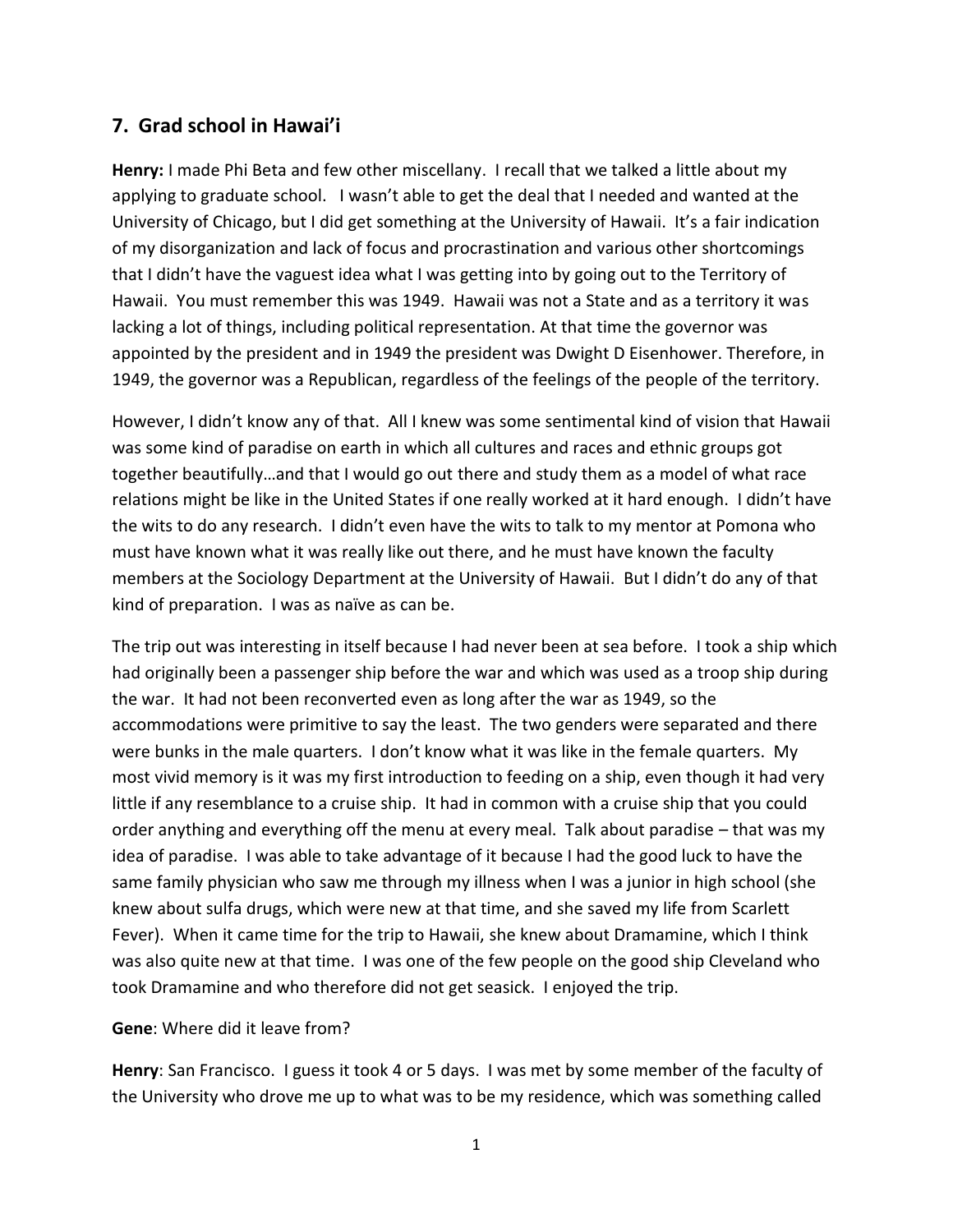the veteran's dormitory. The vet's dorm (so called) was in fact more like a very large chicken shed in which there were little cubicles held apart by the flimsiest of material between them. There was no glass in the whole building because of the weather out there; it was assumed to be so mild that screens were all that you needed - both screen doors and screen windows. But the price was right. There were bunk beds in each of these cubicles and if you wanted the whole room for yourself, which I did, the rent was \$18 a month. Some of the guys doubled up and that meant they only had to pay \$9 bucks apiece.

Now, I can't recall what the teaching assistants were being paid at that time. It might have been something in the order of \$200 a month. I was on one of those deals where I was only going to be studying ½ time and the rest of the time I was helping with the introductory sociology class sections. Thank goodness, I had another TA. He and I shared the same office space and he had been there the previous year so he knew the ropes; he was a very great help to me in all kinds of ways. He also lived in the vet's dorm. His name was **Dick Collier** (sp?) and he told me about some of the facts of life. I learned, for example, that there were many and varied ethnic groups out there, all of whom did not get along in perfect harmony, and that the class distinction seemed to go something like: haolies (who were white) were at the top, and they were subdivided between those who had been there for some time and occupied positions of real power and influence in the business world and political world, and who owned the newspapers and so forth, and then there were the newcomers.

The new haolies had a different name – I can't remember what it was – but that would include the service personnel, of whom there were a good many, and people such as myself. Below them in the rankings were the Chinese, who were not terribly numerous but they were quite prestigious because of their skills at business and political influence. Then came the Japanese, who were by far the most numerous group (probably at least 50 percent), and had much to do with the fact that Hawaii was having a terrible time getting to move from the position of territory to statehood. Then below the Japanese came Koreans and Puerto Ricans and a few Blacks.

At the bottom of the list came the Hawaiians of whom there were very few left because they had intermingled with all the other groups. There was a lot of difficulty in maintaining the culture and even the language, and it was very controversial as to whether they should be given special privileges.

One of my first acts was to try to organize a Chapter of Student Federalists. I believe I mentioned the fact that at Pomona I had been very active in the World Federalist movement and so I carried that on out there and organized a Chapter which only required that I get 10 dues paying members. The teaching of sociology was rather simple. It was largely limited to the study of social structures like class distinctions (upper, upper upper, lower upper, upper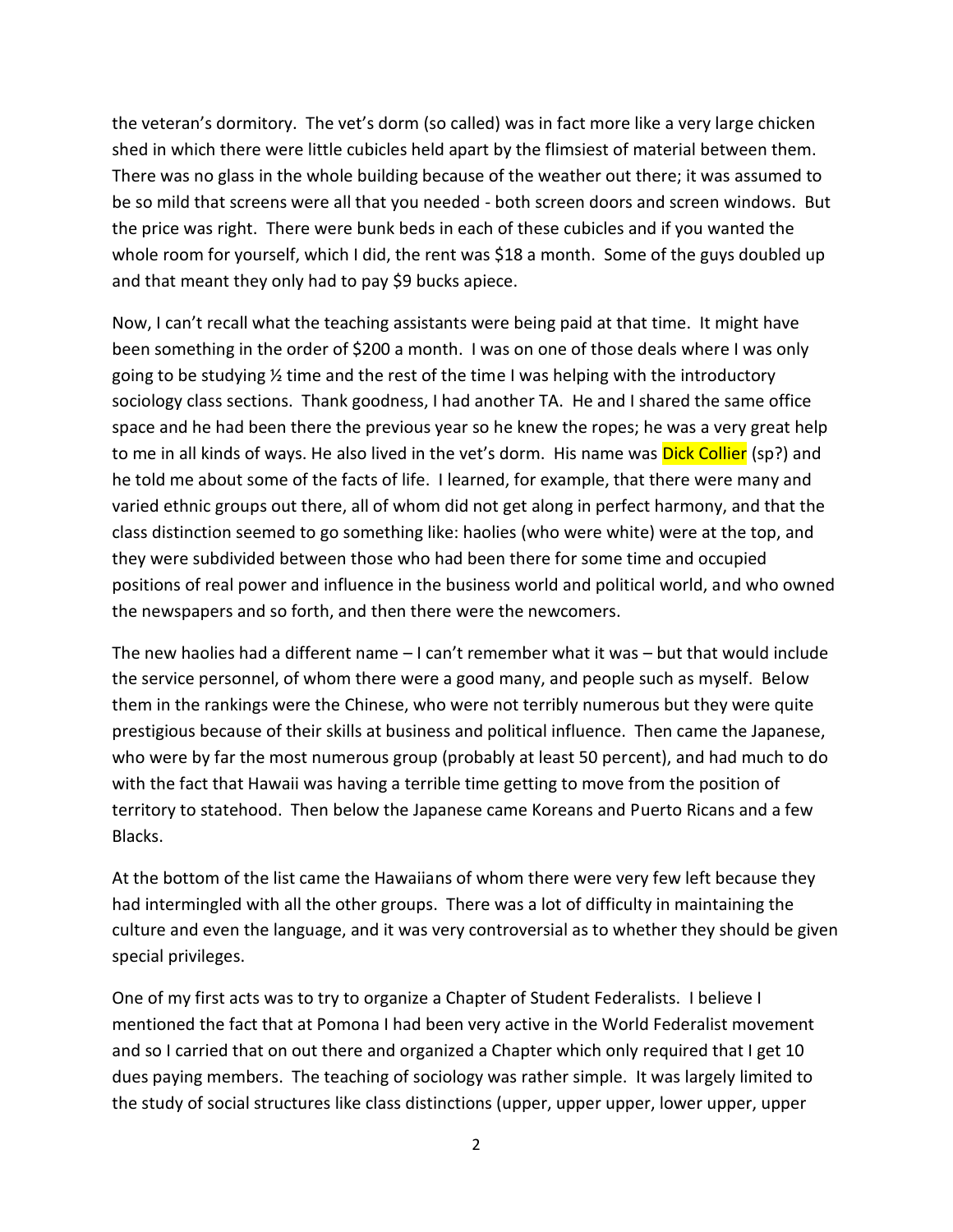middle, middle middle, blah blah blah) and social institutions (the family, the church, and all the neatly arranged divisions). It was all very uninspiring.

Fortunately, Hawaii was quite a magnet for visiting professors from the mainland who were able to use their sabbaticals to teach a course or two at the University of Hawaii, and then spend the rest of their time surfing or fishing or enjoying life in the tropics. One of the visiting professors when I was out there was from the University of Chicago, which is where they had the best department of sociology in the country, and this fellow was a breath of fresh air in that he didn't want anything to do with these traditional and arbitrary sociological charts and divisions. He didn't call himself this, but I looked upon him as a humanistic sociologist. He spent a lot of his time at all of his classes (or the early portions of these classes at least) attacking the hidebound ways of looking at human nature and human organization. He attacked the Pavlov theory of condition responses, he attacked the school of social Darwinism, he attacked Freudianism, he attacked the school that believed in innate instincts like the theory that man is by nature a warlike, aggressive being, and so forth.

Herbert Blumer, which was his name, believed that all kinds of things are possible, that people are capable – not only capable of change and choice - but in fact are *obliged* to go through life making choices because they are not given any inborn solutions to situations in which they find themselves. Therefore, when you find yourself in a situation of any type, you have to briefly review experiences that you may have had with that type of situation before and how you dealt with it before and whether you succeeded in dealing with it satisfactorily and whether you were influenced by the people you were with. All of these things were happening almost instantaneously but they happen constantly. You go through life making hundreds of these "definitions of the situation," as he called it, and although maybe 90 times out of 100 you do something on the basis of what you'd done before, there was always the possibility that you might do it differently, and therefore individuals change and sometimes societies as a whole change. He was greatly interested in that, and that lead to a whole field of sociology which he called "collective behavior," which included things like social movements, fads and fashions, and anything that kicks over the traces of what had been done before.

That to me was like catnip to a cat. *That* was what I was interested in, because as I have said before in some of these sessions, I had become interested in the Zionist movement (one of my first feelings of that sort), then I became interested in what might be called the Civil Rights movement in my position with the Inspector General's office at Fort Lewis, Washington, and then I became fascinated by the vision of a World Federal Government. All of this was in the field of social change, and that was to me the only thing that I found really attractive about the whole field of sociology. Another thing which Herbert Blumer attacked was what was known as the "survey research method" of social investigation, which consisted of going out and asking a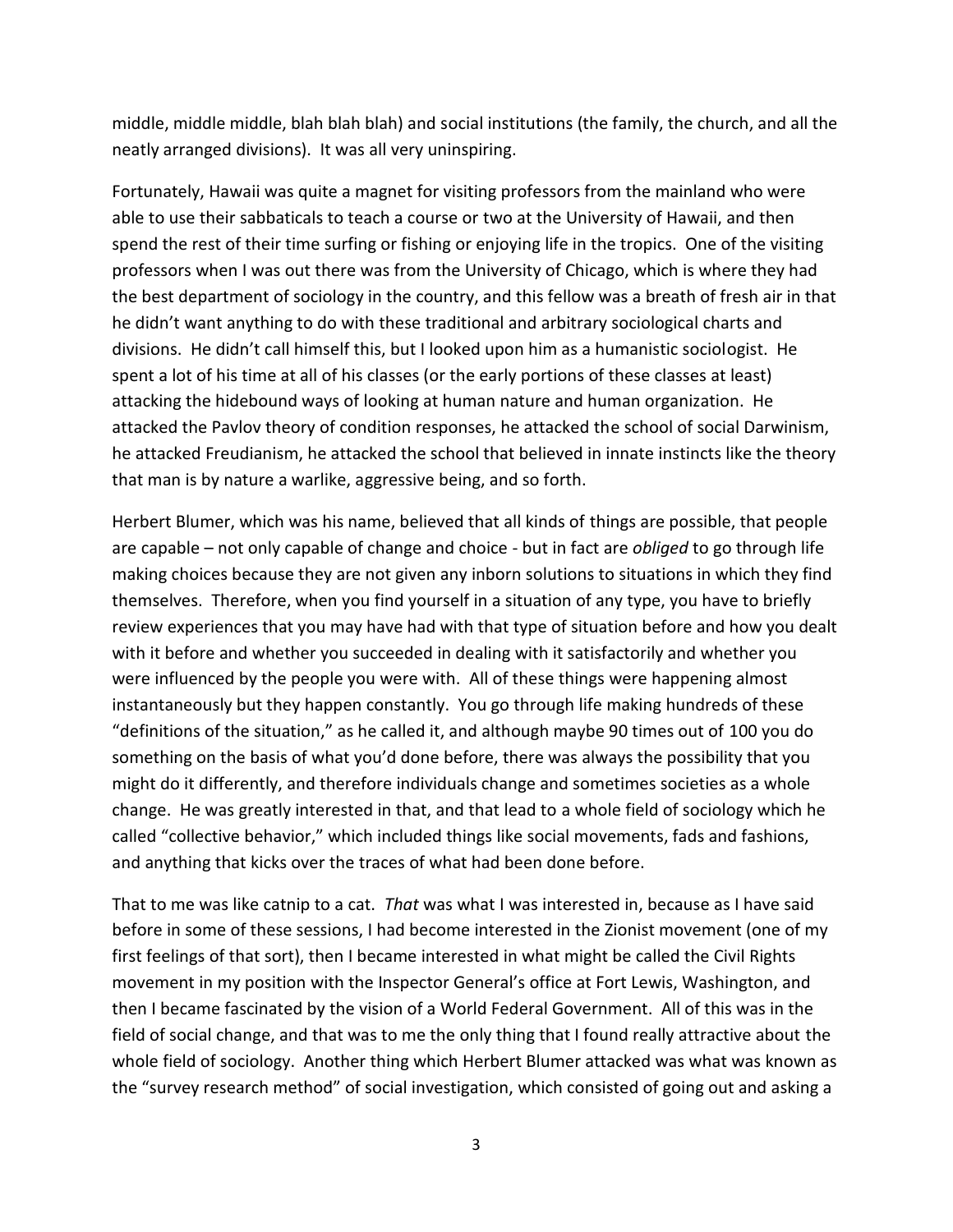sample of the population a question or two about their opinion of this or that social issue of the moment. Blumer had nothing but contempt for that as being blind to the realities of a society in which everyone is not an interchangeable part. One person's opinion doesn't count much for another person's opinion, depending upon their education and their place in the economic structure, etc, etc. Therefore, it's useless to talk about the results of a survey as though everybody's opinion counts exactly as much as everybody else's. One needs to know the real workings of the society in a qualitative rather than a quantitative way.

All of this I found very agreeable and I began trying to learn the workings of the society of the Hawaiian Territory, as best I could. I learned, for example (I had never known this before going out there), that the ILWU (that's the Longshoreman's Union, that had become quite a power in San Francisco as a result of its tactics in the 1930s) had done something in the Hawaiian Islands that nobody had been able to do in the continental United States at that time, and that was to organize agricultural workers. They had organized the pineapple and sugar cane workers successfully.

I also learned that that was another reason why the spokespeople for Hawaii had a territorial representative in Congress who was allowed (I think) the privilege of appearing on the floor of the House of Representatives along with the representative from Puerto Rico and possibly Guam, but without the right to vote. They did have spokespersons back there in Hawaii who were lobbying at all times to try to get Statehood for Hawaii at pretty much the same time that representatives from Alaska were trying to get Statehood for Alaska, even though the population of Alaska was much smaller than Hawaii and it didn't have any oil and gas industry at that time.

I learned about all of these kinds of things and I remember attending some social gatherings of the ILWU. That was the only time in my life I won a door prize, consisting of a bottle of champagne. I listened to all of the people talking politics. The ILWU was a very left wing union. In fact, I didn't know it at the time, but I had reason to believe later that it probably was Communist dominated. As a friend of mine put it on the basis of his personal knowledge, the only reason Harry Bridges was not a dues-paying member of the CP is that he was too cheap to pay dues. Anyway, this was a new kind of experience for me. I had never known people that far left before and it was part of my education as to how the real life works. Some unions were like that and some unions weren't.

In June of 1950, which was the ending of my first year out there (I had signed up for a two year agreement), North Korea invaded South Korea. The country of Korea had not been independent for a long time. I think Japan took over Korea in the early part of the 1900s. After Japan was defeated in World War 2, the peninsula of Korea was arbitrarily divided into north and south to give the Soviet Union what it wanted, which was a zone of influence, while the US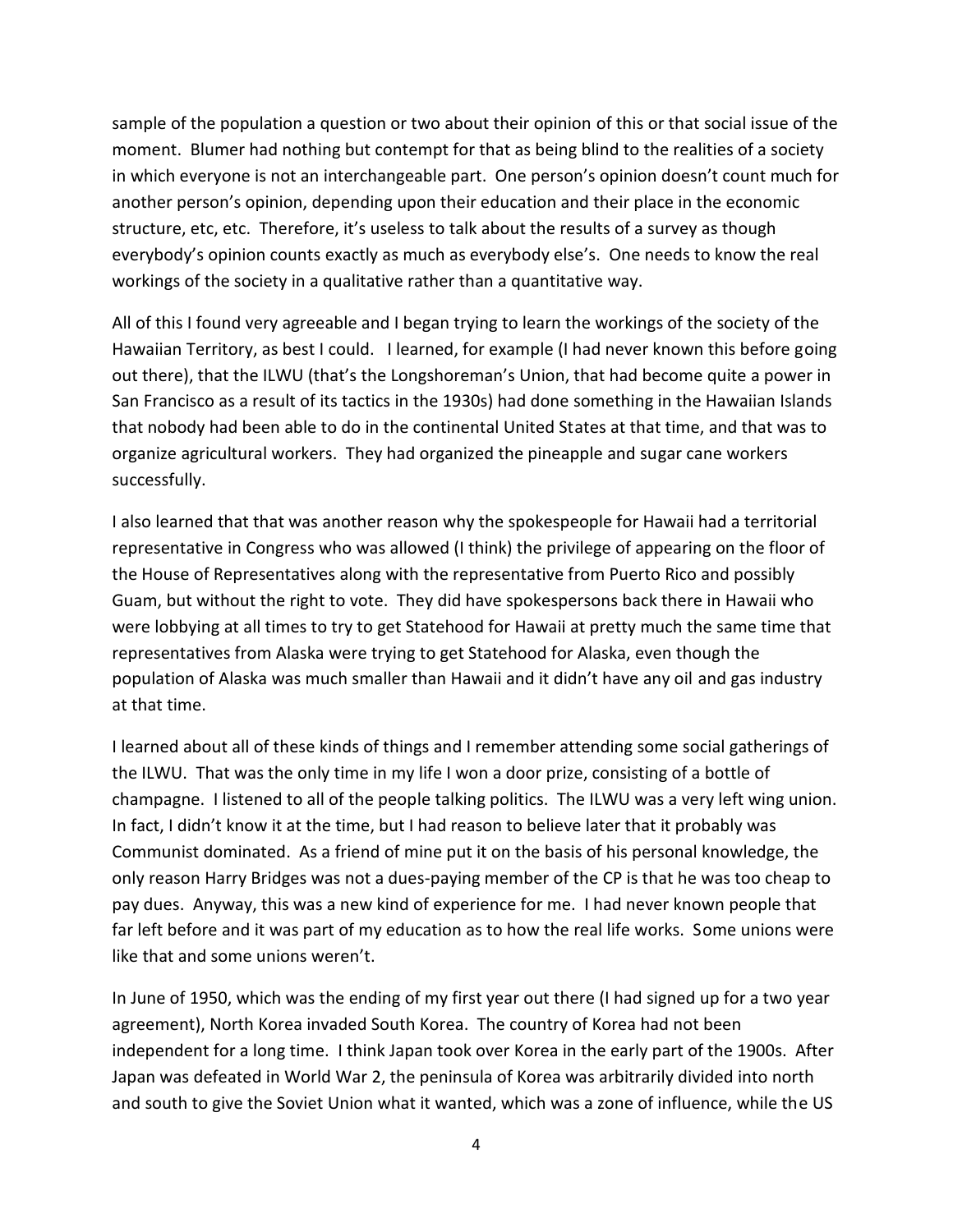was the prime mover in the south portion. The north invaded the south and that led to the Korean War, which dragged on for several years and affected me because, as I may have mentioned the last time when I talked about my so-called Army career, my discharge said that I was recommended for further military duty. The draft had never been terminated after the end of World War 2. It was still going strong and all they had to do was bring back the same guys in the draft boards to begin drafting people to send to Korea. I'd learned that as long as I stayed in school, I could get deferments.

When it came to my second year, in which I was entitled to continue as a teaching assistant, a complication arose in that one of the star graduate students in sociology, who happened to have been a Japanese-American, was having financial difficulties and desperately needed a job as a TA. If he wasn't able to get it he would have had to drop out of school. I didn't want to see that happen and therefore I voluntarily relinquished my job and went back into the GI Bill of Rights, so I was able to get along better financially, actually, in my second year than I had been in my first. On the \$200 a month or whatever it was that I was getting [laugh], if you think I am a penny pincher now, you should have seen me in those days. There were long periods of time in which I got along on a dollar a day for food with the help of an occasional care package from home.

Sometimes a friend might invite me out. My friend Dick Collier introduced me to the institution known as a luau, which I heartily recommend to any of you who like to eat. If you ever have a chance, take advantage of it. It's wonderful, based around baking an entire pig in an underground excavation called an imu, with all kinds of other dishes – lomi-lomi salmon, chicken Lau Lau, and so forth. All you can eat and all the beer you can drink, so I ate and drank enough on that occasion to see me through about a month [laugh]. Anyway, I got through the year and then in the second year I was able to start going out to restaurants and things like that.

I'm trying to remember if there's anything particularly remarkable… [long pause]

OK, it came time for me to write a thesis to get my master's in sociology. I decided that the subject of my thesis would be an analysis of the World Government Movement, which I would write about from the inside, having been a member and sort of leader of it myself for 2 or 3 years. That's another one of the things I learned from Herbert Blumer, and that's the fact that what is needed in the study of collective behavior was not people from the outside who would go in to interview members of the World Government Movement on the grounds and theory that being objective in their analysis would mean their results were untainted, and that objectivity was a great virtue. Blumer thought, in fact, that objectivity be damned… and that what was needed were people who were on the inside who would be able to shed some insight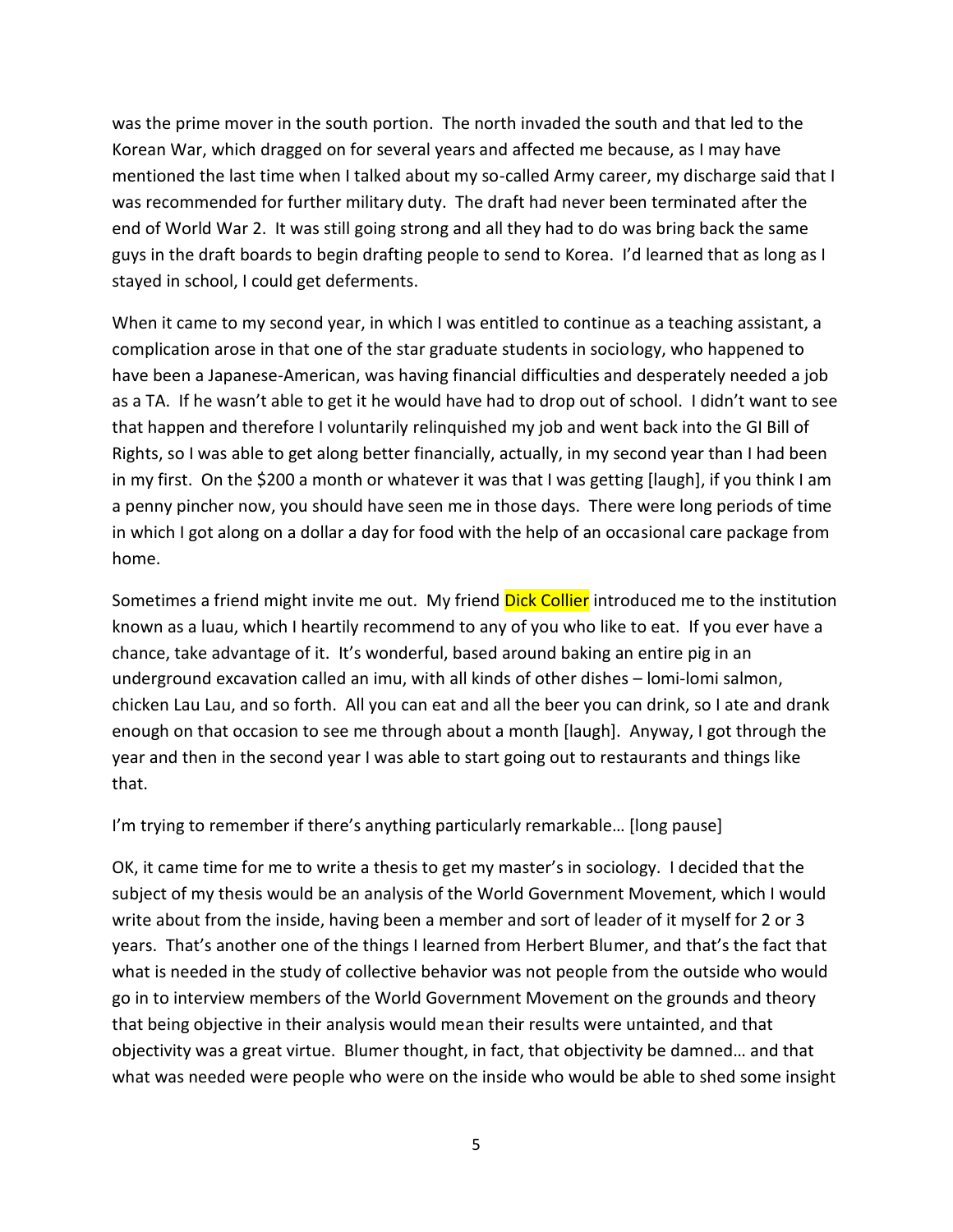on the question of why these people believe in this cause so strongly, and subjective questions of that sort.

I approached my thesis from that point of view but I still was handicapped by my failing of procrastination which dogged me all along through college right until the very end of my senior year when I was due to write a senior paper regarding my research into the housing situation in the ghetto of Los Angeles. It was due by a certain date and I worked on that thing until 11:59 p.m., and snuck the paper under the front door of my mentor at his home which was fortunately very close to campus. But when it came to my thesis at the University of Hawaii, I carried things too far and I failed entirely to get it in by the deadline, which was by the end of May of 1951. I had already made a plane reservation to fly home so I had to get a special dispensation from my faculty committee that I would finish it up at home and mail it back by the end of the summer. They agreed, and my diploma therefore was also deferred.

I got home (we were living in Los Altos at that time) and that particular summer I didn't spend any time supervising the apricot harvest. I spent my time on finishing the thesis, and my mother convinced me to hire a professional typist, so that all I would need to do was crank out the rough copy, which I did. I set a personal record by turning out 30 pages of copy in one day. I did in fact get the whole thing in by the end of the summer and I did get a MA and then embarked on the next step in my education which was to begin in the doctoral program at the Stanford Department of Sociology. I was able to get a teaching assistantship there also, so that took care of the problem of tuition, and the problem of room and board was taken care of by the fact that I was living at home.

The grand old man of the Stanford Sociology Department, who was named LaPiere, had written one of the only books (in fact, I think the only book) in the field of collective behavior, which was the field that I was so interested in. I would have gone to Stanford anyway, so this was just serendipitous. That was certainly a strong argument for studying there for the doctorate. On the other side of the scale was the fact that it was a very small department, smaller than the Department of Sociology at Hawaii, and not well thought of in the academic pecking order of this country. There was one other professor named Paul Wallin, who was kind of their methodologist, while LaPiere was the writer and theorist. Once again, I taught a section of the introductory course.

[laugh] One of my outstanding memories of that year is the shot heard 'round the world, which took place in the world of baseball back in New York, where the New York Giants were playing the Brooklyn Dodgers for the right to go to the World Series. This ultimate game was taking place on the same afternoon in which I was scheduled to meet my section, so I put a sign on the door of that classroom saying I couldn't meet them that day because I was in the student union listening to the baseball game. I was able to hear the so-called shot heard 'round the world,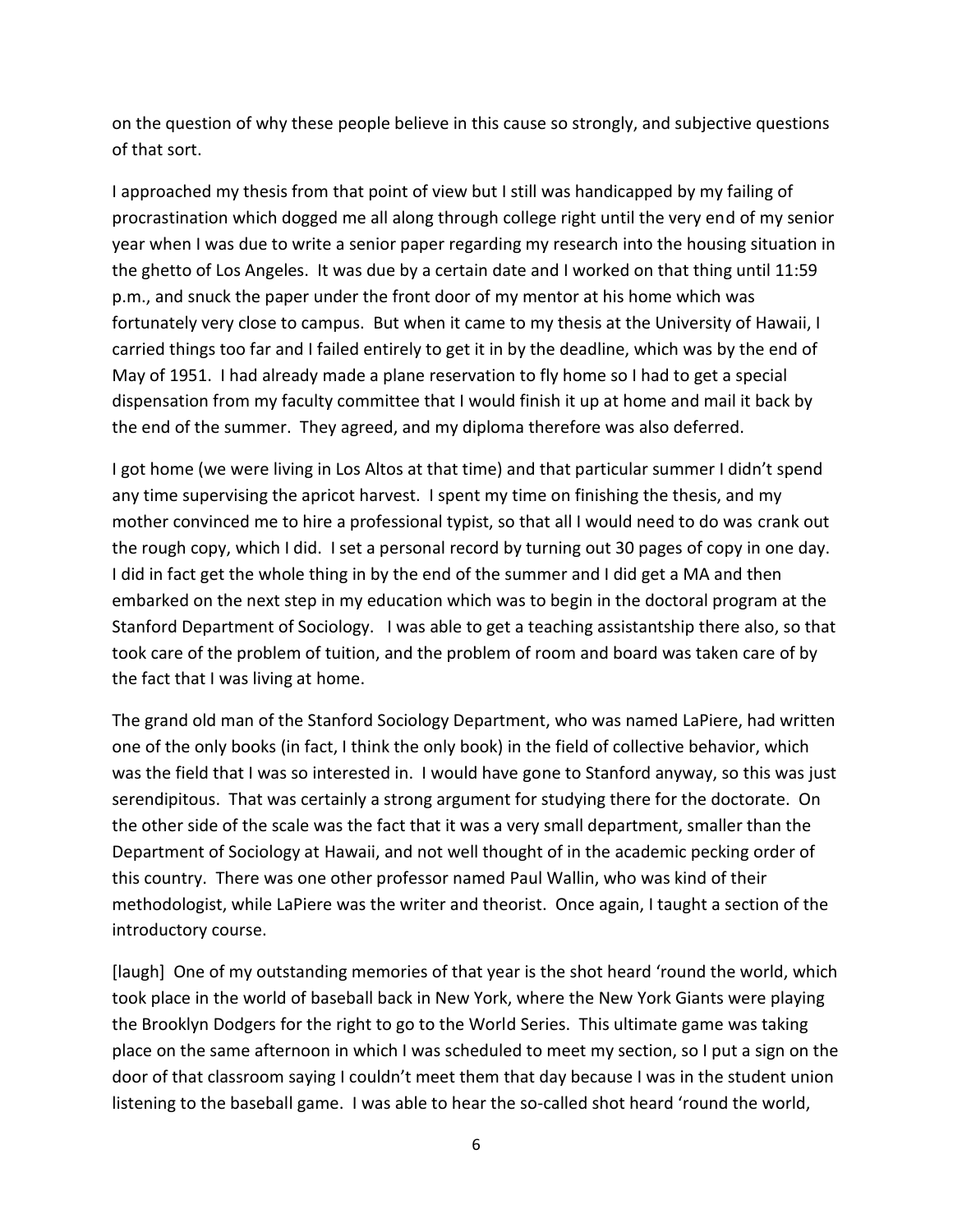which was a homerun in the bottom of the ninth to win that game. I'm sure David remembers hearing that because it was rebroadcasted for many years afterward, including right up to the present time.

For the most part, I can't remember much except one thing…well two things. One, I wasn't learning much about making the world a better place to live. In other words, I wasn't learning much about the nuts and bolts of social action. It looked to me as though I could see what was going on among my colleagues, and there were about 6 or 8 of us in the doctoral program. I was on a treadmill going only in one direction and that was to get some job in a minor college or university after I got a PhD. I could probably get a job as an assistant professor someplace if I kept my nose clean for a number of years, and if I could write a sufficient number of articles that were published in some publication or other, I could become an associate professor, and so forth and so on.

That wasn't very exciting, so I began looking for something in the real world and lo and behold I found an ad in the San Francisco Chronicle that they were looking for somebody who knew something about sociology in the California Department of Public Health, which at that time had its headquarters in San Francisco. I had made some applications elsewhere, including some that were pretty preposterous. In fact, there came a time [laugh] when I got an inkling about how the real world operates by trying to sell encyclopedias door-to-door. Actually, I was accompanying someone who was the head of the team. If I had been on my own, it would have been impossible, but it was impossible enough even just tagging along with this other guy.

I was accepted by the Department of Public Health pending my taking an oral and written exam; they said that would be no problem. My beginning position would be as a junior analyst (or something of that sort) in their Records and Statistics Department. I thought that it would be a foot in the door.

Secondly, I have to say that up until this point I haven't been totally forthcoming about my adventures and misadventures in affairs of the heart, and of the spleen and other organs. I don't believe that in the course of this oral history there is any particular virtue to be learned by kissing and telling all. This is to be a history of things that really affected my life in some measureable way. So I now come to a point at which an affair of the heart did have a powerful and profound effect on things that happened afterwards. It began in a meeting of Student Federalists at Stanford, where I was once again active in that Chapter. I was no longer head of the Chapter, which suited me just fine. The head of the Chapter was a guy named Fritjof Thygeson.

At this particular time, I guess it was the fall of 1951 (or maybe 52), after the meeting broke up, Fritjof said there was young lady who needed a ride home and would I give her a lift, so I did.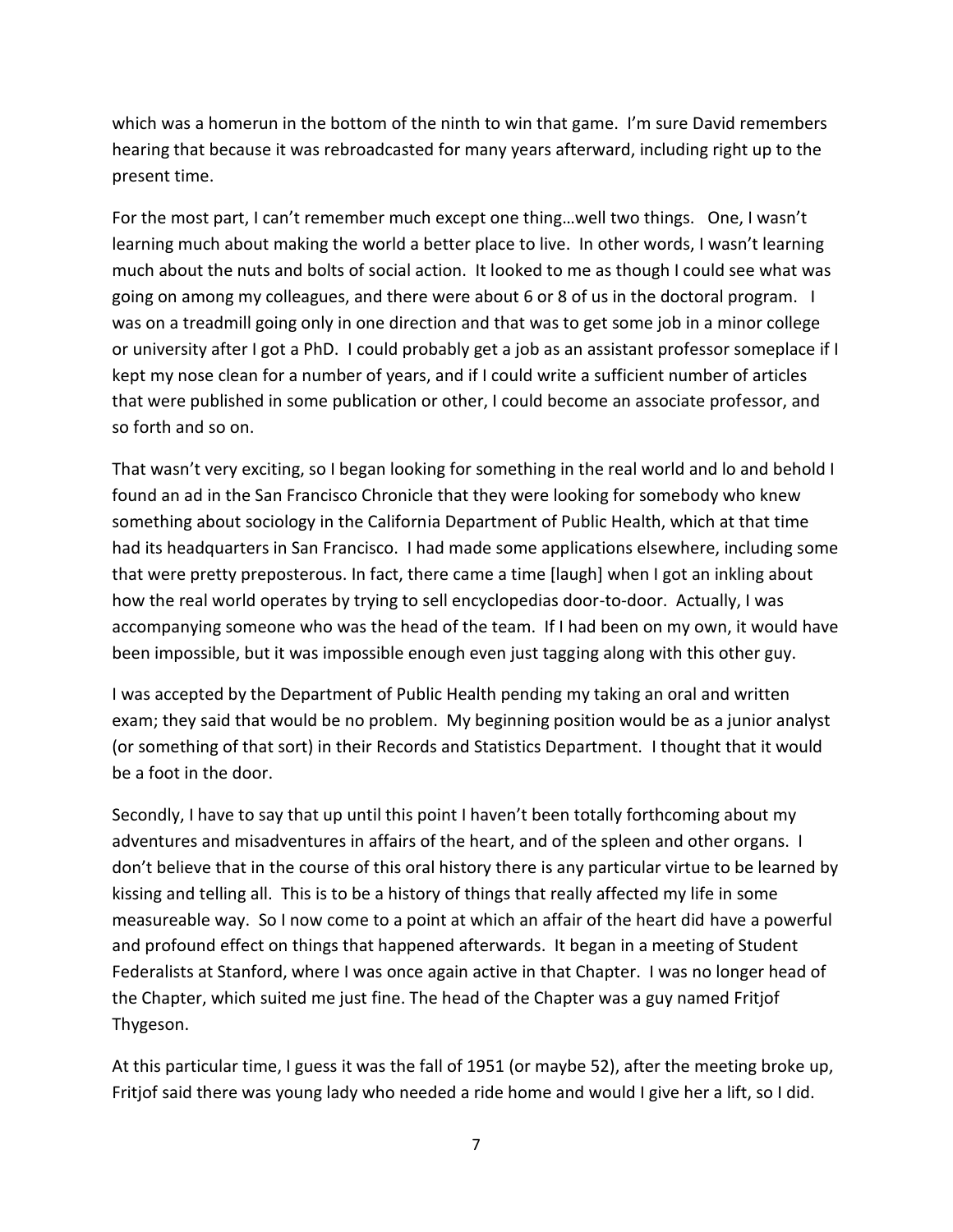One thing led to another. This must have been 1952. I began working for the Health Department the day after the election. There was a Presidential election in November of 1952, in which the Democratic nominee was Adlai Stevenson and the Republican was Dwight Eisenhower. All of this overlapped my romance with the lady that Fritjof Thygeson introduced me to, which resulted in our getting married. Her name was Alice VanKleek Enderton, but she was known at that time as Pamela, so that's what I called her. Things went along with my working at the Health Department in San Francisco, my buying a house in Larkspur for \$12,000 quite a nice house among the redwood trees – and in January of 1954, she had a child who was a son, the first born in the Anderson family.

## **David**: Was she involved in the Student Federalists?

**Henry**: She was very active in the Student Federalists, extremely active. I wouldn't have been interested in her if she weren't.

I was getting restive in the Bureau of Records and Statistics because it wasn't really coming to grips with things that were wrong with the world and so I began to look around. One of the things that came to my attention was a fellowship, a grant, or whatever was the terminology, to be given under the auspices of the head of the Department of Anthropology at the University of Minnesota, I believe it was, under the direction of an anthropologist by the name of Melville Herskovits. It would have allowed carte blanche to somebody to pursue a research project in the general field of the behavioral sciences.

Even though I did not have much experience with anthropology (I had only taken a course or two), I thought that I might apply for this – and here's the important part – Pam, in her time at Stanford, had made good friends with a couple of guys from Kenya. One of them was a doctor and another one was a political scientist. Between the four of us, we hatched up an idea that would consist of calling upon my two backgrounds (one of them in sociology and one in public health), which would look at the folkways in the field of medicine on the part of the indigenous people of Kenya. [laugh]

It's pretty wacky when I think about it, but at the time I thought I really had a shot at it. I was able to get recommendations from Herbert Blumer (who by this time had moved on from the University of Chicago to become Chairman of the Department of Sociology at Berkeley), the head of the department at Stanford (my friend, Richard LaPiere), the head of the Hoover Institution (who was a very good friend of my mother's from the fact that his child had attended the Anderson Nursery School), [laugh] and a strong recommendation from the father of the IQ test (by this time long retired, but he was a psychologist named Lewis Terman, whose three grandchildren had all attended the Anderson Nursery School). I also got strong recommendations from the two Kenyans, who were destined for great things. As a matter of